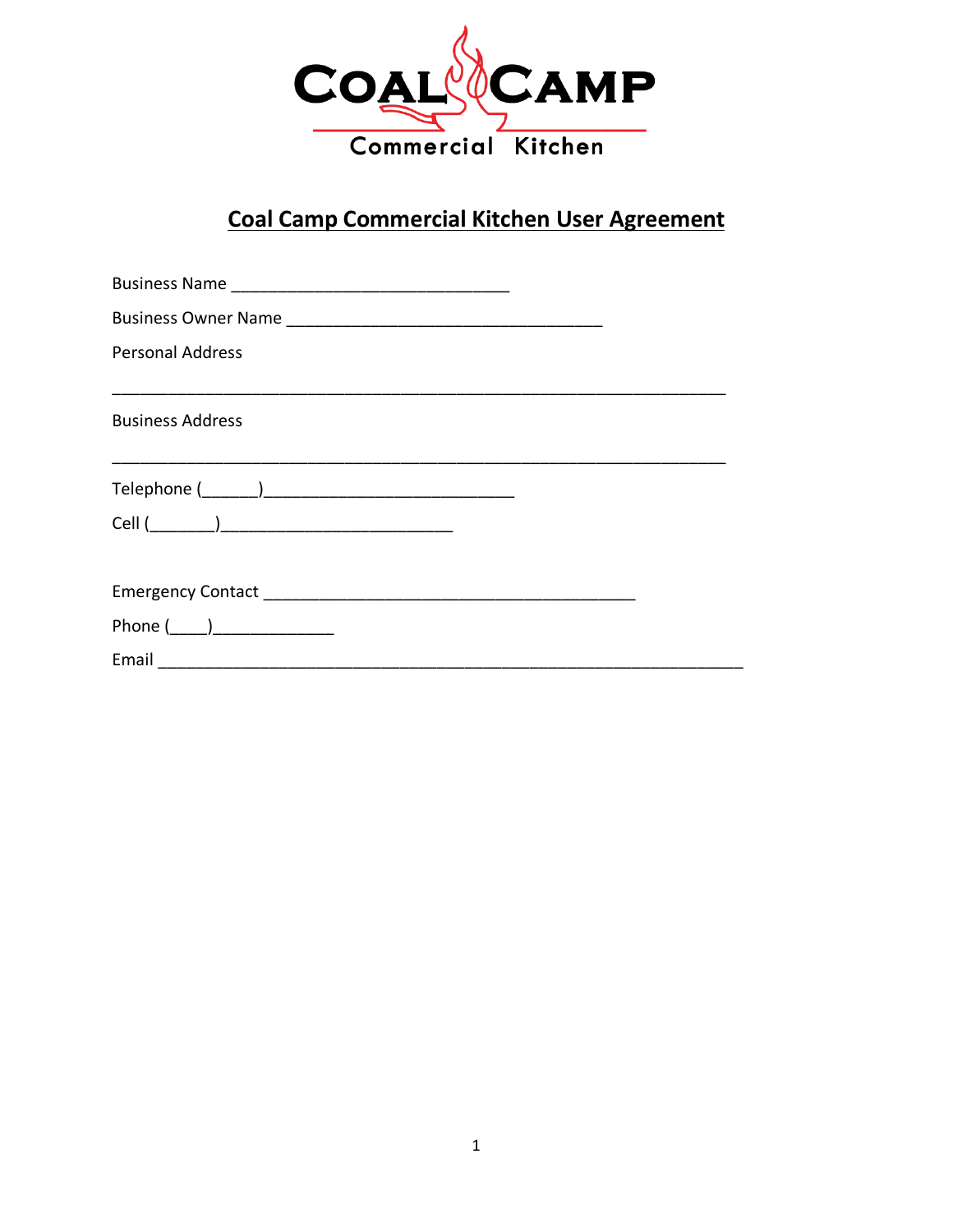

#### **Kitchen User and The Coal Camp Commercial Kitchen agree to the following terms:**

#### **1. SERVICES & FEES**

The Coal Camp Commercial Kitchen is a shared use facility, and Management will control the times and manner of all users access to and use the kitchen.

#### **A) Reserving Time**

User shall request use of the Kitchen by contacting the Kitchen Manager or Representative. The Coal Camp Commercial Kitchen will make its best efforts to create a schedule for use of the kitchen accommodates all Users' responsible requests.

#### **B) Fee Schedule**

The fees for various uses of the kitchen and/or equipment are set out in the fee schedule below. Additional fees may apply such as storage or membership fees. The Coal Camp Commercial Kitchen may change this fee schedule at any time upon 30 days written notice to User.

FEE SCHEDULE:

OPTION A:

Part-time User (non-member): \$10/hr

OPTION B:

Part-time User (member): Pay \$50/mo membership fee which includes 10 hours of kitchen time. Additional hours are \$5/hr.

Clients record their hours on the Daily Usage Sheet form and are to turn in their hours and payment at the end of each month. Payment deadline is the  $7<sup>th</sup>$  of each month.

#### **2. USER PREREQUISITES**

Business/Commercial kitchen users will have completed the following activities and provided appropriate documentation to the Manager of Coal Camp Commercial Kitchen before user may use the facility:

- Completed Coal Camp application form and member agreement.
- Successfully completed a Food Safety class and any other required classes (e.g., Food Managers Certification).

## **A) Proof of Product Liability Insurance**

User will maintain a minimum coverage of \$1,000,000 of product liability and \$300,000 general liability Insurance with the City of Raton and Center for Community Innovation named as "added named insured" on each policy. Users must provide proof of insurance to the Coal Camp Commercial Kitchen before user may enter and use the facility.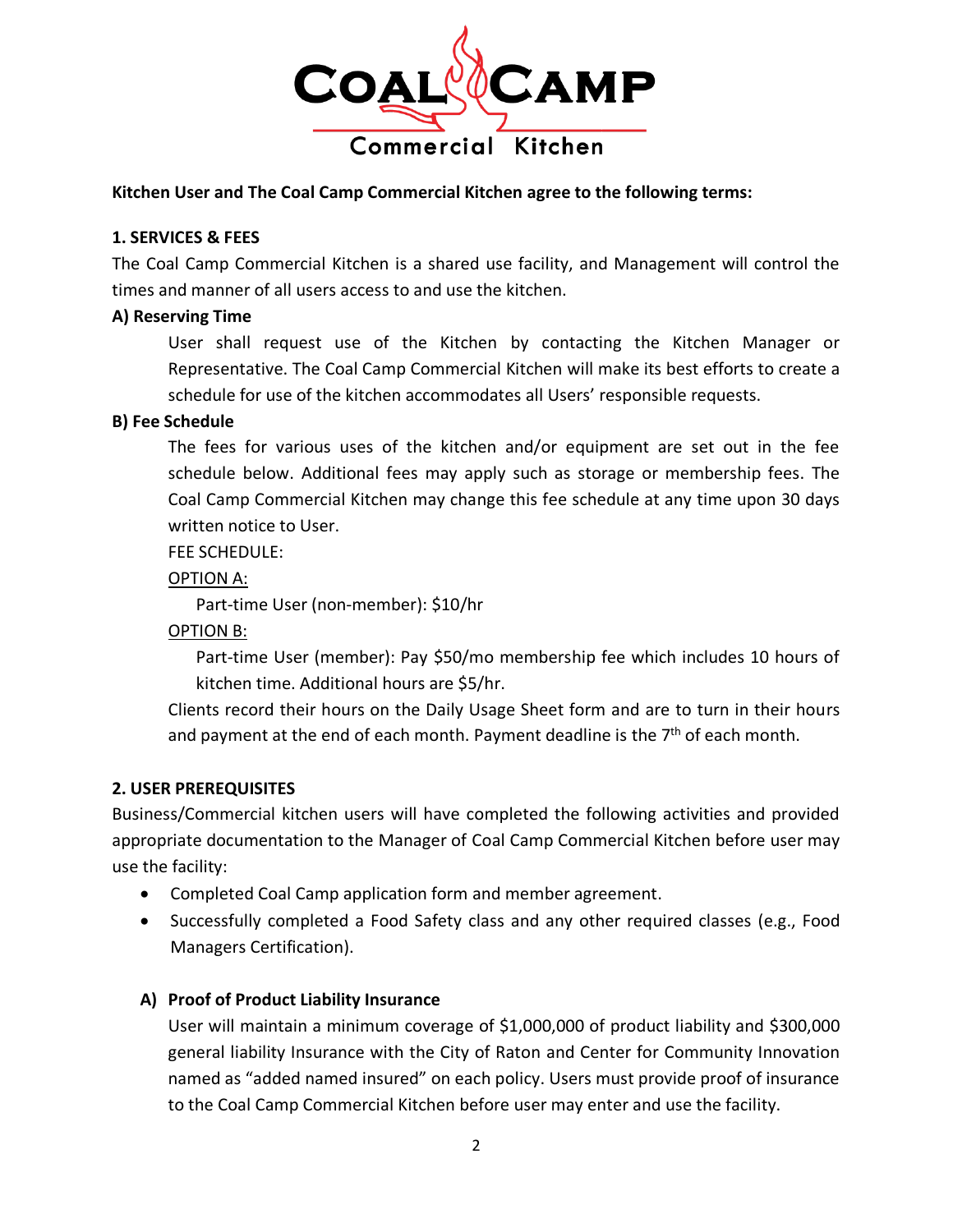

## **B) Permissions and Permits**

Certain food products may require a process review from the New Mexico Process Authority. Clients will be required to follow all USDA or FDA guidelines for those products and complete and obtain necessary certificatication.

## **3. USER DUTIES**

User agrees to assume the following duties in its use of the Kitchen under this agreement:

## **A) Rental and Use Policies**

User agrees to comply with all of the rules and obligations as currently stated in this agreement as well as the Coal Camp Commercial Kitchen Handbook.

## **B) Contact Information**

User promises that the identification, address, and contact information stated at the beginning of the document is current and correct. User agrees to keep Coal Camp Commercial Kitchen informed of any changes in User's legal identity, address or other contact information.

## **4. PROHIBITED SUBSTANCE USE POLICY**

User agrees that there will be no alcohol or illegal drugs allowed on the property. Smoking is not allowed in the building.

## **5. SECURITY AND FIRE SAFETY**

User assumes responsibility for personal safety.

## **A) User agrees to abide by all building security**

User acknowledges that he or she has been instructed in the use of the security system.

## **B) User agrees to participate in any and all Fire Safety training**

User agrees to participate in fire drills and abide by all Emergency plan Guidelines attached to this document.

## **6. FOOD AND EQUIPMENT SAFETY AND SANITATION**

All Users and their employees are required to successfully complete Coal Camp orientation training before they may use the kitchen. Use of specialized equipment, such as, but not limited to the filler and food processer, requires special training and authorization from Management.

## **7. HOUSEKEEPING POLICIES**

User policies include but are not limited to the following:

- **A)** No equipment owned by Coal Camp Commercial Kitchen shall ever leave the premises.
- **B)** Users will strictly follow the Cleaning Guidelines provided by the Coal Camp Commercial Kitchen before, during, and after each use of the facility.
- **C)** Users must perform and fill in the "Client Daily Usage Record" after each kitchen use and retain the Record for submission to Kitchen management.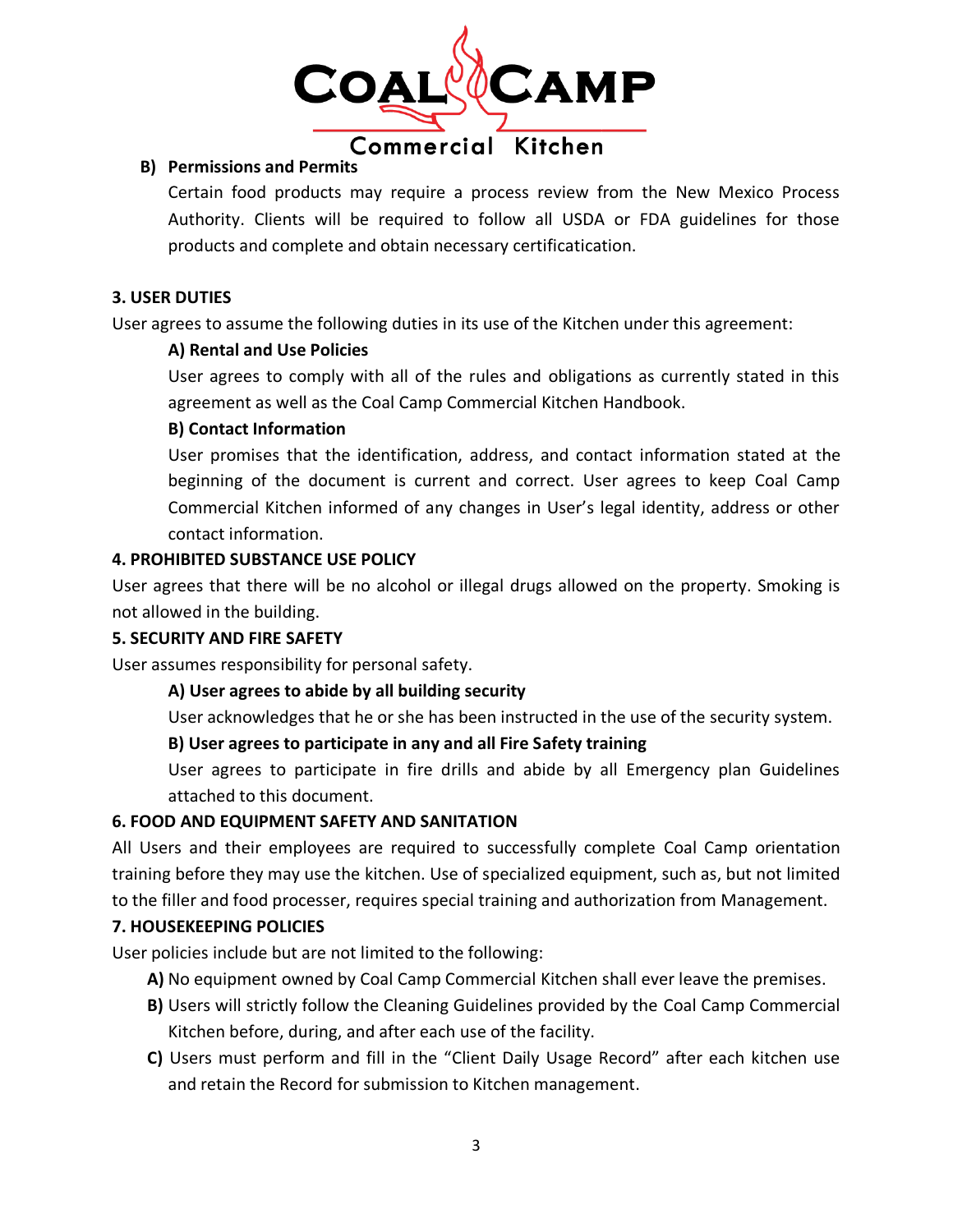

**D)** If User fails to leave the facility in the proper condition, User will receive a warning and be responsible to pay the \$25.00 per hour cost of cleaning the facility as determined by Coal Camp Commercial Kitchen. Upon a second failure, User shall pay \$60.00 plus the cleaning costs. Upon a third such failure, this agreement shall be terminated

#### **8. ASSIGNMENT**

User may not transfer or assign User's privileges under this agreement to any third party. The user shall not grant access or allow a third party to operate in the kitchen at any time. Violation of this duty is grounds for immediate termination of this Agreement and immediate discharge from the kitchen.

## **9. HEALTH AND SAFETY RESPONSIBILITIES**

To ensure the safety of all persons associated with Coal Camp Commercial Kitchen facility, User shall also comply with the following duties:

## **A) Worker safety**

User is exclusively responsible to ensure that User and its employees/associates observe proper safety procedures while using the kitchen. All User employees/associates must have registered with the Manager and provided contact information in case of emergencies before being authorized to work at the Coal Camp Commercial Kitchen. No children under 16 are allowed in the kitchen when any food processing is taking place.

#### **B) Worker health**

User will comply with health and safety policy of the Coal Camp Kitchen at a minimum with regard to employee health and illness policy.

#### **10. RIGHT OF INSPECTION**

The staff of Coal Camp Commercial Kitchen retains the right to enter and inspect operations at any time during use. The health department of New Mexico and its authorized personnel, as well as the Food & Drug Administration shall have the right to inspect without prior notice at any time deemed necessary by their organization.

#### **11. LIMITATION OF LIABILITY**

User agrees that any and all claims involving the Coal Camp Commercial Kitchen and/or The City of Raton are strictly subject to the following limitations:

#### **A) Business Services**

All business services provided by Coal Camp Commercial Kitchen/ and/or any officers, staff or other agents of CCCK are provided solely for the purpose of assisting User in the operation of its business. Coal Camp Commercial Kitchen / makes no representations,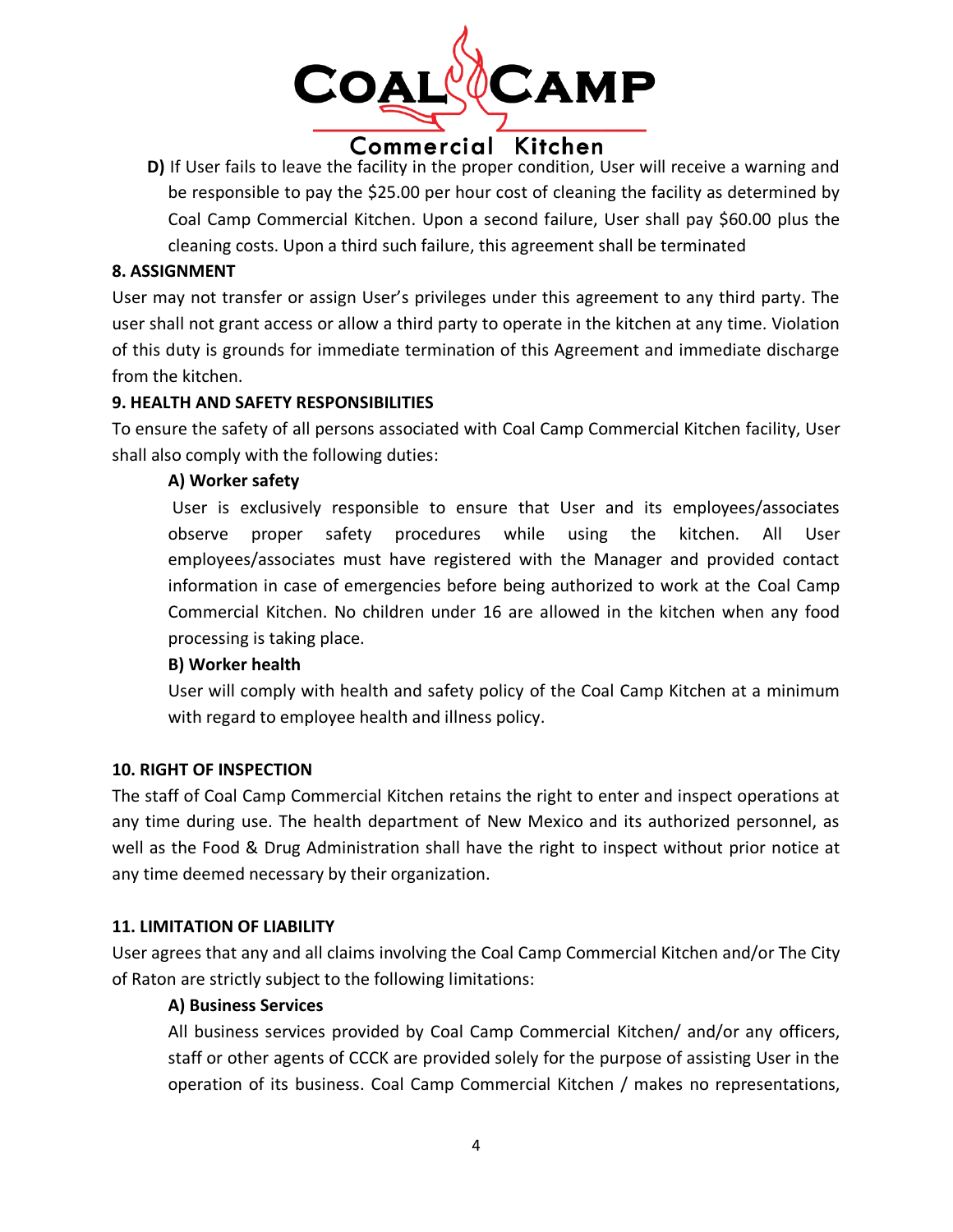

warranties or guarantees that the business services provided will result in the success of the business. User understands and acknowledges that user is solely and completely at freedom to accept or reject any business services, and that the principal(s) or owner(s) alone are in control of the business and its success or failure. User acknowledges and agrees that the Coal Camp Commercial Kitchen/ and any officers, staff, trustees or other agents of the Center for Community Innovation are not liable to the business or its principal(s) or owner(s) for any damages resulting from the use or reliance upon the provided business services.

## **B) Liability**

The Coal Camp Commercial Kitchen shall not be liable for any damage to either person or property sustained by the tenant or by any third party arising in any way out of the User's use, operation, occupancy of Coal Camp Commercial Kitchen premises, or sale or distribution of any product which is produced or manufactured on the premises. The Users covenant and agree to identify, defend, and hold harmless Coal Camp Commercial Kitchen, the Center for Community Innovation and the City of Raton and its employees from all claims, costs, and Liability arising from or in connection with damages, injuries to persons (including death), or property in, upon, or about the Coal Camp Commercial Kitchen premises, or any portions thereof, or resulting from the sale, distribution, and use of any product manufactured by the user on the Coal Camp Commercial Kitchen/ premises.

#### **12. MISCELLANEOUS PROVISIONS**

#### **A) Kitchen User Property**

User shall promptly remove any personal property from the premises upon termination of this agreement or after scheduled event(s). If user's property is not promptly removed, the Coal Camp Commercial Kitchen may take possession of, remove, and/or discard User's property. User shall be liable to the Coal Camp Commercial Kitchen for a reasonable storage cost for property removed in this manner.

#### **B) Jurisdiction and Venue**

Any disputes regarding this agreement shall be resolved in the courts of Colfax County, New Mexico and according to the laws of New Mexico and the United States of America.

#### **C) No Oral Modification**

This agreement shall be modified in writing only, duly signed by User and Manager of Coal Camp Commercial Kitchen.

#### **D) Voluntary Termination**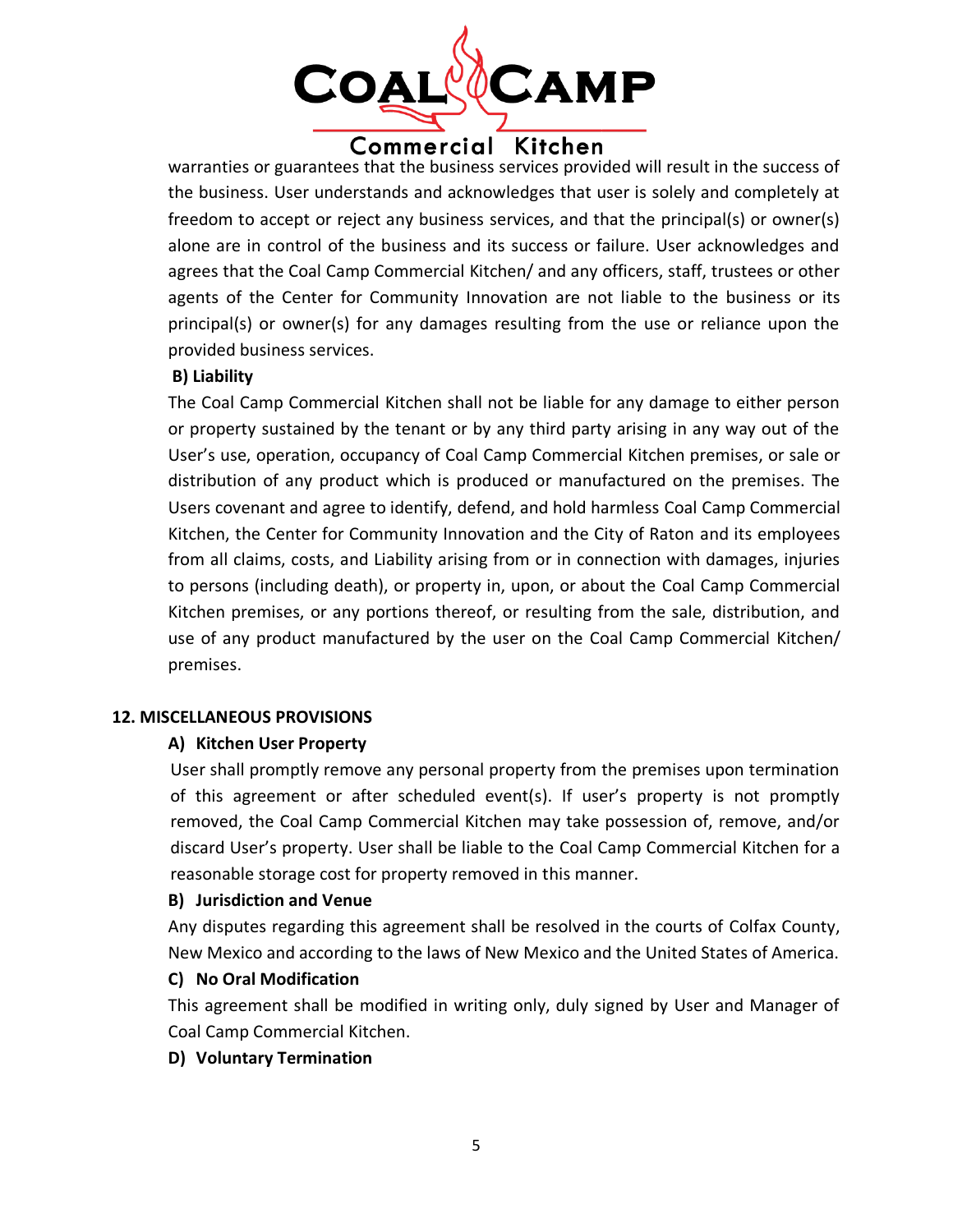

This Agreement may be terminated at any time upon mutual agreement of the Coal Camp Commercial Kitchen/ and the User. User may terminate this agreement at any time upon 30 days by written notice to Coal Camp Commercial Kitchen.

## **E) Breach or Default**

User must correct any violation, breach, or failure to keep or perform any conditions of this Agreement within three (3) days after receiving written notice of such from the Manager of the Coal Camp Commercial Kitchen/. If more than three (3) days pass without any corrective action taken by the User, Coal Camp Commercial Kitchen/ may, in its sole discretion, terminate this Agreement.

#### **13. TERMINATION**

This Agreement shall continue from the date of execution until anniversary date unless terminated as provided in this Section. Any financial obligation to Coal Camp Commercial Kitchen/ shall survive the termination of this agreement. Coal Camp Commercial Kitchen/ Management or Kitchen User may terminate this Agreement by giving a written notice certified by United States Postal delivery to the following address:

Center for Community Innovation, PO Box 1712, Raton, NM 87740

This Agreement is executed this \_\_\_\_\_ Day of \_\_\_\_\_\_\_\_\_\_\_\_\_, Year \_\_\_\_\_\_\_ by the duly authorized representative of each party.

| <b>Client</b> |                                     |
|---------------|-------------------------------------|
| Name          |                                     |
| Signature     |                                     |
|               | <b>Coal Camp Commercial Kitchen</b> |
| Name          |                                     |
| Signature     |                                     |

## **PROFESSIONAL STANDARDS OF CONDUCT**

The Coal Camp Commercial Kitchen (CCCK) agrees to provide \_\_\_\_\_\_\_\_\_\_\_\_\_\_\_\_\_\_\_\_\_\_\_\_\_\_\_\_\_\_\_\_\_\_\_\_\_\_\_\_\_\_ (the "client") access and use of the kitchen facility as long as the following Professional Standards of Conduct are adhered to. Should the Client choose not to adhere to Professional Standards of Conduct, CCCK, at its discretion, shall